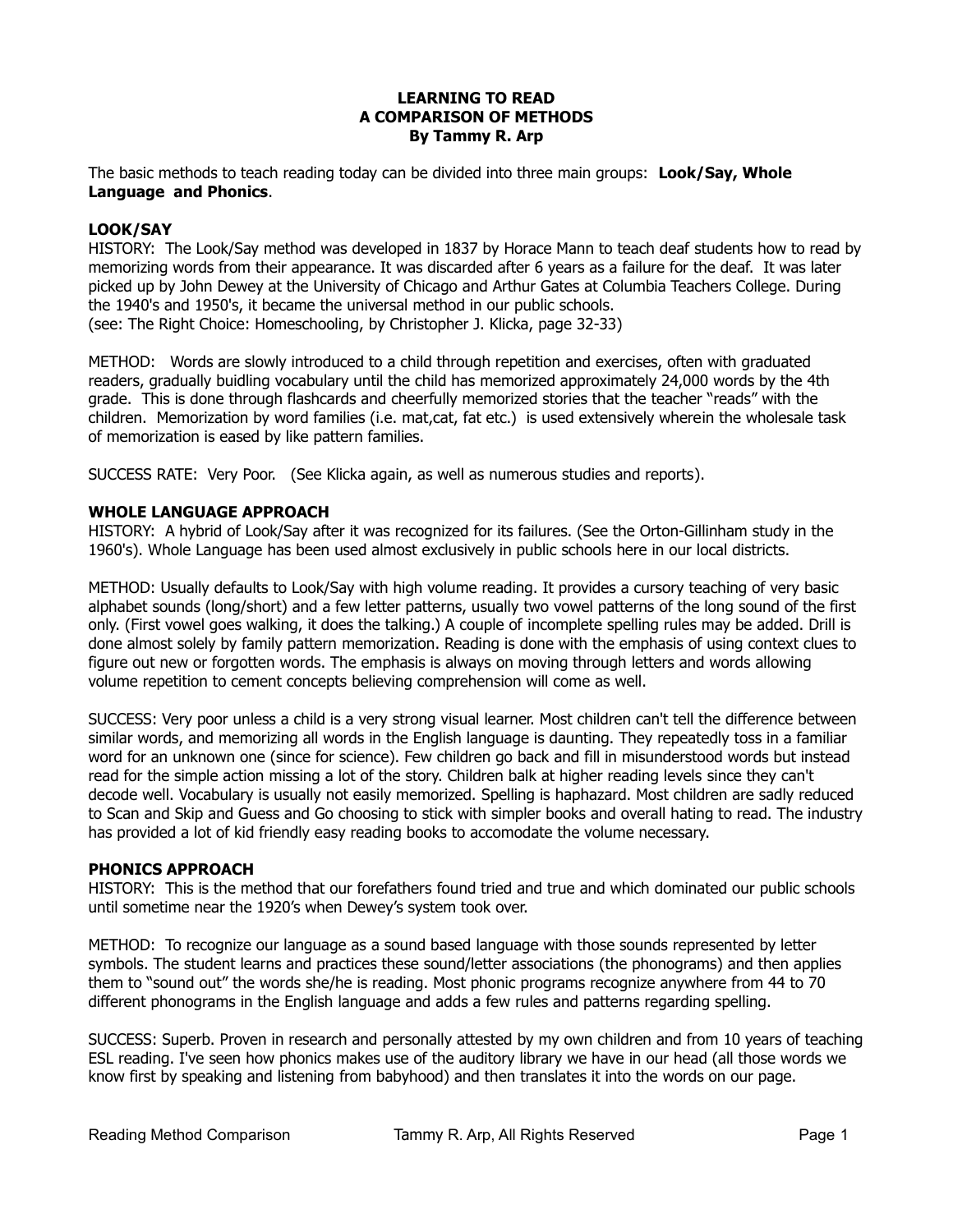# **PHONICS METHODS**

 To understand the differences in phonics methods, one must first understand three basic components of reading and spelling:

 **READING** is the process of **DECODING**, putting sounds to the letters you are seeing, **sounding the words out.** An invaluable and necessary tool in order to read. This requires thorough memorization of the individual phonograms and ALL the sounds each make. Example ea= long e, long a, short e......(ee, ay, eh)

**SPELLING** is the opposite and is **ENCODING**, putting letters, phonograms, to the sounds you are hearing. This is trickier and requires an understanding not only of sound to letter patterns but also their frequency of occurrence. Once this is achieved, spelling is greatly improved. Practice is done by memorizing the group of phonograms that produce the same sound as well as some various spelling rules which help in matters of occurrence and common use. Example: long a= ai/ay, a-e, ei, eigh, ea, ending ey.

**COMPREHENSION** is understanding what you have just read. All good programs will teach more than just the mechanics of sounding the words out. Comprehension can be assessed with simple questions posed to the child after he/she has read a story and then having the child retell it back in his/her own words (**NARRATION**). Reading good books to your children with strong vocabulary and positive, richly written stories, and then discussing those stories will increase their "head library" and will tremendously aid their comprehension of the stories. It will also give them a well of information to draw from when they mechanically sound out a word. They will later draw from this well to recognize the words and their meanings.

The Phonics Methods can be distinguished from each other by the following categories: **BLENDING METHODS:**

#### **WORD FAMILIES**

METHOD: Initial blending (and sometimes much of the "phonics") is taught in sound families (not to be confused with the sound patterns mentioned above). Example: mat, cat, sat, etc. Depending upon the program the emphasis upon individual phonograms is slight to intensive.

PERSONAL COMMENT: I've personally noted that the eye tends to memorize the last half of the word (the family part) rather than reading the sounds from left to right in a normal reading pattern (which can be very distressing to the dyslexic-inclined). It might also encourage the reader to see patterns were none exist; example *mat vs.* math. Some children seem to really respond quickly to this method, although often the learning curve slows tremendously once the simple word families fall away and the student enters advanced or multisyllable vocabulary (especially if individual phonograms are taught only slightly in the program). However, many popular and successful phonics programs start this way. Look closely at each program to check how much actual individual phonogram learning comes into play after the initial first word family blending. The program should move onto individual phonogram instruction significantly or it will be a revamp of Look/Say.

MAJOR CURRICULUM: Bob Jones; Eagles Wings; Abeka (secondary approach after letter ladder beginning blends—see below); Samuel Blumenfeld's AlphaPhonics (teaches initial reading by word families but also has a strong phonogram component and a ladder component); Play N Talk; Hooked on Phonics.

# **LETTER LADDERS**

METHOD: Initial blending is taught in a "ladder approach" after the basic consonant and short vowel sounds are taught. The student learns to say: m-a; m-e; m-i; m-o; m-u. In most programs three letter words are then soon introduced: mat, met, mix, mop, mud.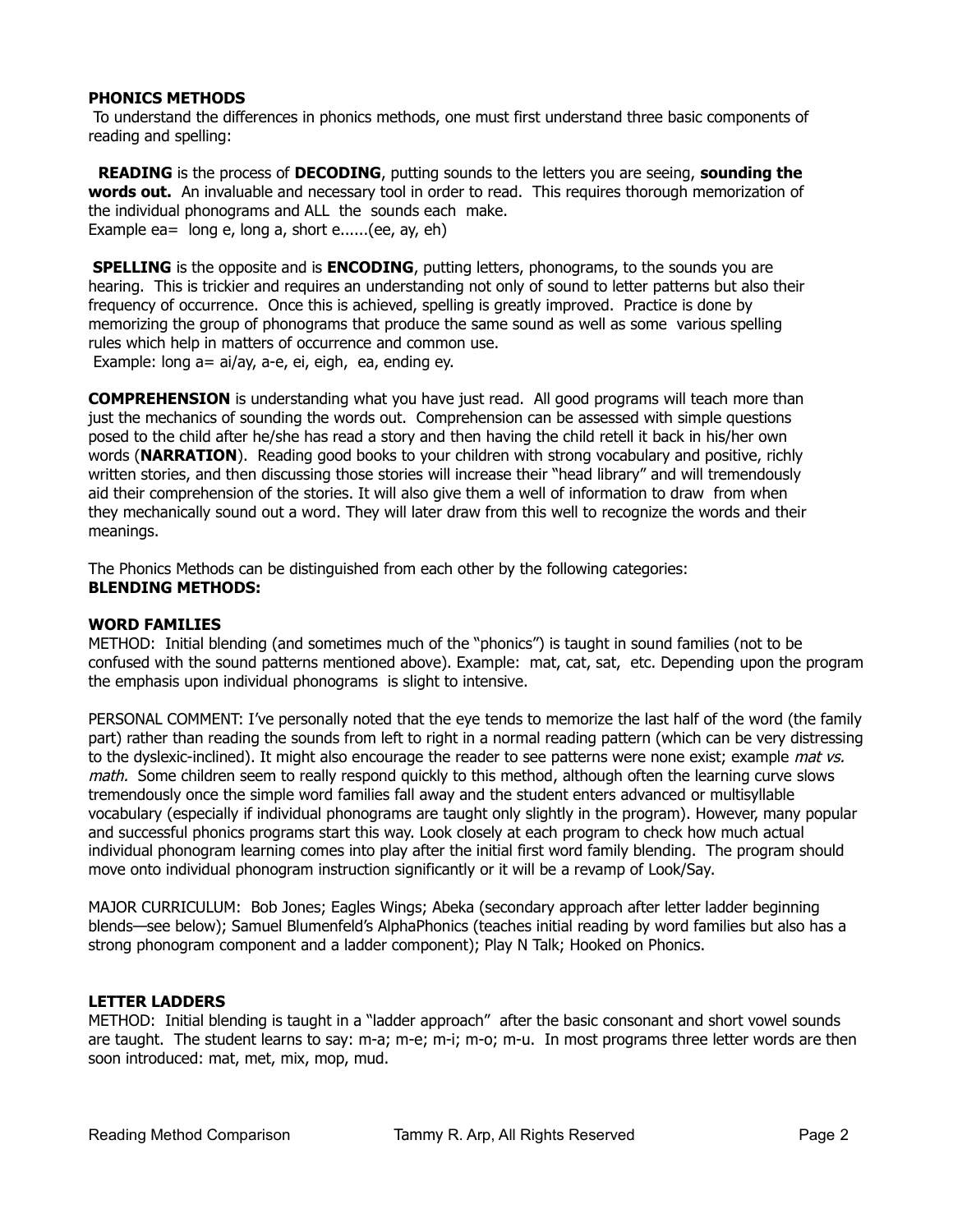PERSONAL COMMENT: This is my personally preferred approach. The eye is continually trained to follow the proper left/right sequence. No confusion arises when the student moves from mat to math to mathematics and onward. The common argument is that what comes after a vowel determines its sound more than what comes before, but if you are learning the phonograms properly, you recognize the two or more letters as one sound in the left/right sequence; and when you deal with the silent e producing long sounds, you still must read the word left to right after noting the e at the end. It's also beautiful to hear the word literally spill out of the child's mouth after the ladder + consonant approach....ma-t, ca-b. This is not achievable with the word family. One still must return to the beginning sound and then go left to say the word or pronounce stilted, unnatural words...m—at, c--at, s--at.

MAJOR CURRICULUM: Christian Liberty Press including their updated Noah Websters Reading Handbook, Adventure in Phonics Series; Horizons American Language Series (published by Mile-Hi and/or Alpha Omega); Sing, Spell, Read, Write; Phonics Pathways by Delores Hiskes; Abeka (Abeka uses ladders as their initial approach before switching to word families),

# **PHONOGRAM LETTER/SOUND METHODS:**

After the initial blending differences, another way to group phonics programs is by how they teach the phonograms. This can be broken down to Individual Phonomgrams, Sound Pattern Groups; Rule Patterns, and Visual Symbols. I believe the methods should not be an either/or situation as some programs suggest. A blending of all approaches is useful to teach reading (decoding) and spelling (encoding) effectively. While out of necessity one approach may be emphasized at one given time, all should be explored to insure a balanced and strong foundation of skills.

# **INDIVIDUAL PHONOGRAMS:**

METHOD: The letter/sounds of the English language are broken down into individual phonograms. Each phonogram is individually drilled by ALL the sounds it makes. Example:  $ea=$  long e, long a, short e (eeh, ay, eh)

PERSONAL COMMENT: I use this approach first. It helps the child to understand the letters and their individual sounds as they are encountered in words. Learning the options each phonogram gives and then applying the correct choice through an organized approach is the most natural and effective way to "sound out" words. I belive this best taps into that auditory library of a child. He/she sees a new word. They sound out the phonograms the first way; then the second way, and possibly third until the child recognizes having heard that word (from the library of words in his head). The child realizes that word makes sense in this sentence. This approach really seems to cement word retention the fastest in my experience.

MAJOR CURRICULUM: Riggs Institute, Spaulding's Phonogram Flashcards, Rod and Staff. Writing Road to Reading is a full curriclum based off of Spaulding's cards. I have even developed my own phonics cards with personal notes over the years. I developed an easier pattern of memorization than Spaulding with a more modern dialect usuage like Riggs (lily is lilee not liluh).

# **SOUND PATTERN GROUPS:**

METHOD**:** The phonograms are presented by groups according to sound made. Example: sound of long a= ai/ay; a-e; ei/eigh; ea; ending ey.

PERSONAL COMMENT: This is the second half of the puzzle that many seem to make an either/or choice. A good spelling program must include a sound to letter approach and drill what group of phonograms produce the same sound. This may be a little confusing to some if you are trying to use it for focusing on the decoding skills for reading (letters to sounds) as it may not be apparent what all the sounds a single phonogram are if individual phonogram drill is not done.

MAJOR CURRICULUM: Christian Liberty Press' Adventures in Phonics; Noah Webster's Reading Handbook. Also see Rod and Staff. Some Abeka Spelling Books, Alpha Omega LifePac Series 100 (their beginning reading series).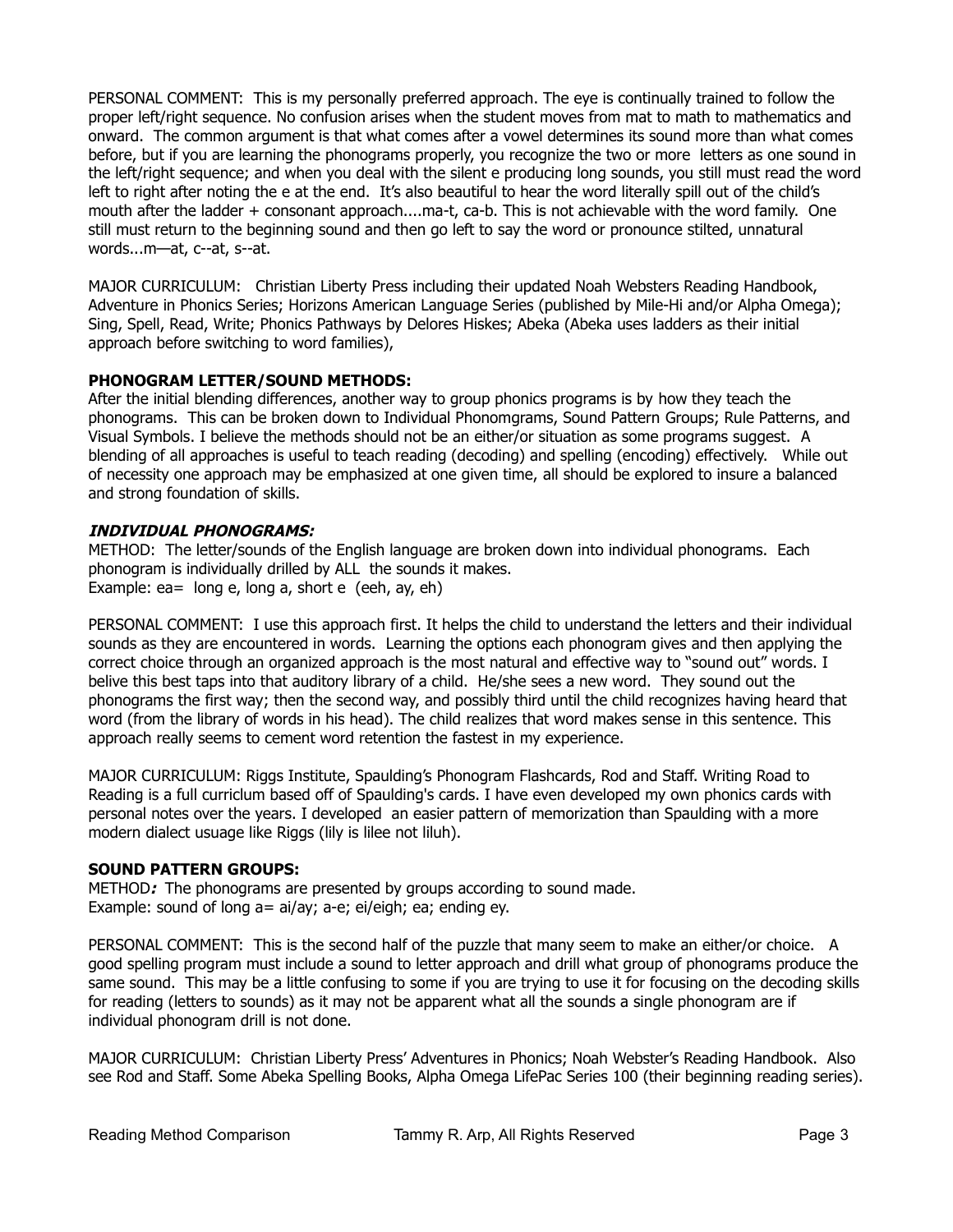### **RULE APPROACH**

METHOD: Depending upon the program, individual phonograms may still be taught and/or sound patterns, but the bulk of the emphasis is on the rules.

PERSONAL COMMENT: Rules can help cement phonogram behavior and make them easier to remember, However, this method can become very cumbersome and confusing if there are a LOT of rules because the phonogram structure is weak. We found having a stronger phonogram system alleviated the necessity of too many "exception" rules. Review any "rule" program to see how many "exceptions" are needed and how clear and simple to remember the rules are.

MAJOR CURRICULUM: Horizon's American Language Series.; Carson Della-Rosa's The Big Book of Phonics Fun. Some of Christian Liberty Press' Spelling Workbooks ; Eagles Wings Phonics (over 600 sight words to memorize together with spelling rules and poems)

### **VISUAL CLUE- SYMBOL APPROACH**

METHOD: There are various programs which use special characters and markings usually combined with the actual phonograms to show visually what is happening phonetically.

PERSONAL COMMENT: This approach may be very helpful for those who like to "see" what is happening. However, we personally found this to be disastrous if you have a sequential child who wants to get it right the first time and "ets in concrete." This made it very upsetting when special markings are removed. Our son needed to relearn it all and argued about the changes! However, we have friends who swear by the 100 Easy Lessons as working wonders with their child

MAJOR CURRICULUM: Teach Your Child To Read in 100 Easy Lessons; Alpha Omega's Color Phonics. Distar Method.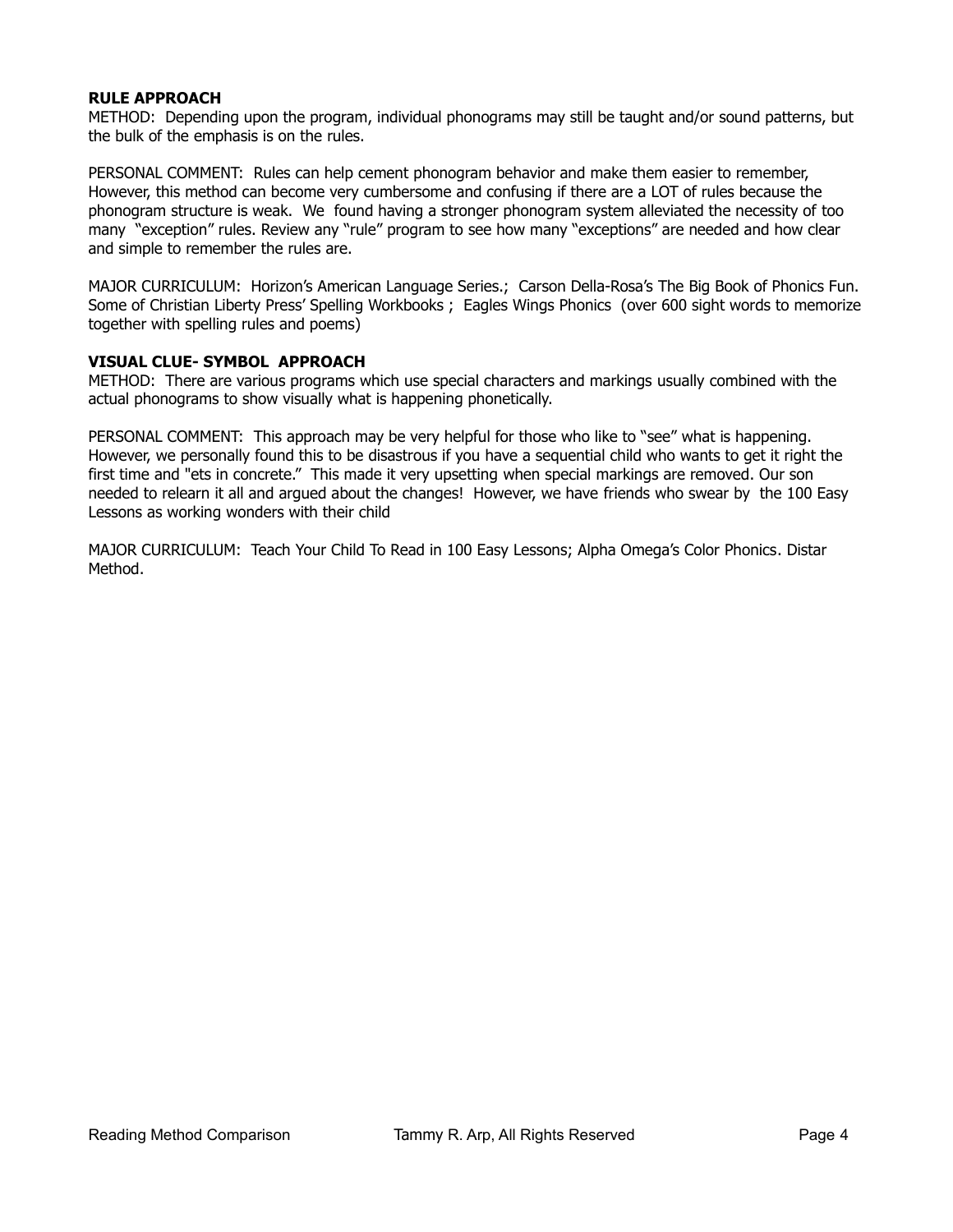# **READING METHODS AT A GLANCE**

# **LOOK/SAY (SIGHT APPROACH)**

omitting words in turn

**ran**

**rain**

BUT is it haybale or hyperbole? Barge or barrage?

# **PHONICS APPROACH (Letters and their Sounds)**

LETTER LADDERS

| ma | ma+d       | mad |
|----|------------|-----|
| me | me+t       | met |
| mi | $m$ i $+x$ | mix |
| mo | $mo+p$     | mop |
| mu | mu+d       | mud |

**ma+t.....ma+th....ma+the+ma+tics.** 

(It all works in a left to right sequence from initial blending to upper reading levels with syllables.) **ma+d+e.....made.**(e noted to make a sound long then read right to left) **mai+d.......maid.** (the ai was recognized as long a by phonogram and still read left to right)

#### WORD FAMILIES

| -at      |     | -un  |                                         |                                      |
|----------|-----|------|-----------------------------------------|--------------------------------------|
| m+ at    | mat | s un | sun                                     | Danger of reversing reading          |
| $c + at$ | cat | f un | fun                                     | direction and subsequent             |
| $p + at$ | pat | r un | run                                     | syllable problems if eye tracks the  |
| $h + at$ | hat | b un | bun                                     | ending family first and tacks on the |
|          |     |      | beginning consonant as an afterthought" |                                      |

But is it mat+he+mat+ics??? Individual phonograms and syllable rules must be introduced for "harder" words**.**

### **INDIVIDUAL PHONOGRAMS— especially good for reading decoding.**

| ea = ea, ea, ea (long e, long a, short e: my order) | (Spaulding method order)     |
|-----------------------------------------------------|------------------------------|
| meat, steak, bread                                  | ee, eh, aymeat, bread, steak |

Personal Note: We taught our children this poem to help them remember all the sounds of a phonogram team: Two vowels go walking, the first one does the talking, or the other (the second letter) They may talk long, they may talk short, or make the sound of another.

We then taught our children to try: the first letter long, second long, first short, second short, or known other to sound it out.

# **PHONOGRAMS by SOUND PATTERNS METHOD... especially good for spelling encoding**. **long a= a-e; ai/ay; ei; eigh; ea, ending ey.**

on flashcards: memorized poem which is "read" together

**the Up and down the lane, fox The fox ran in the rain.**